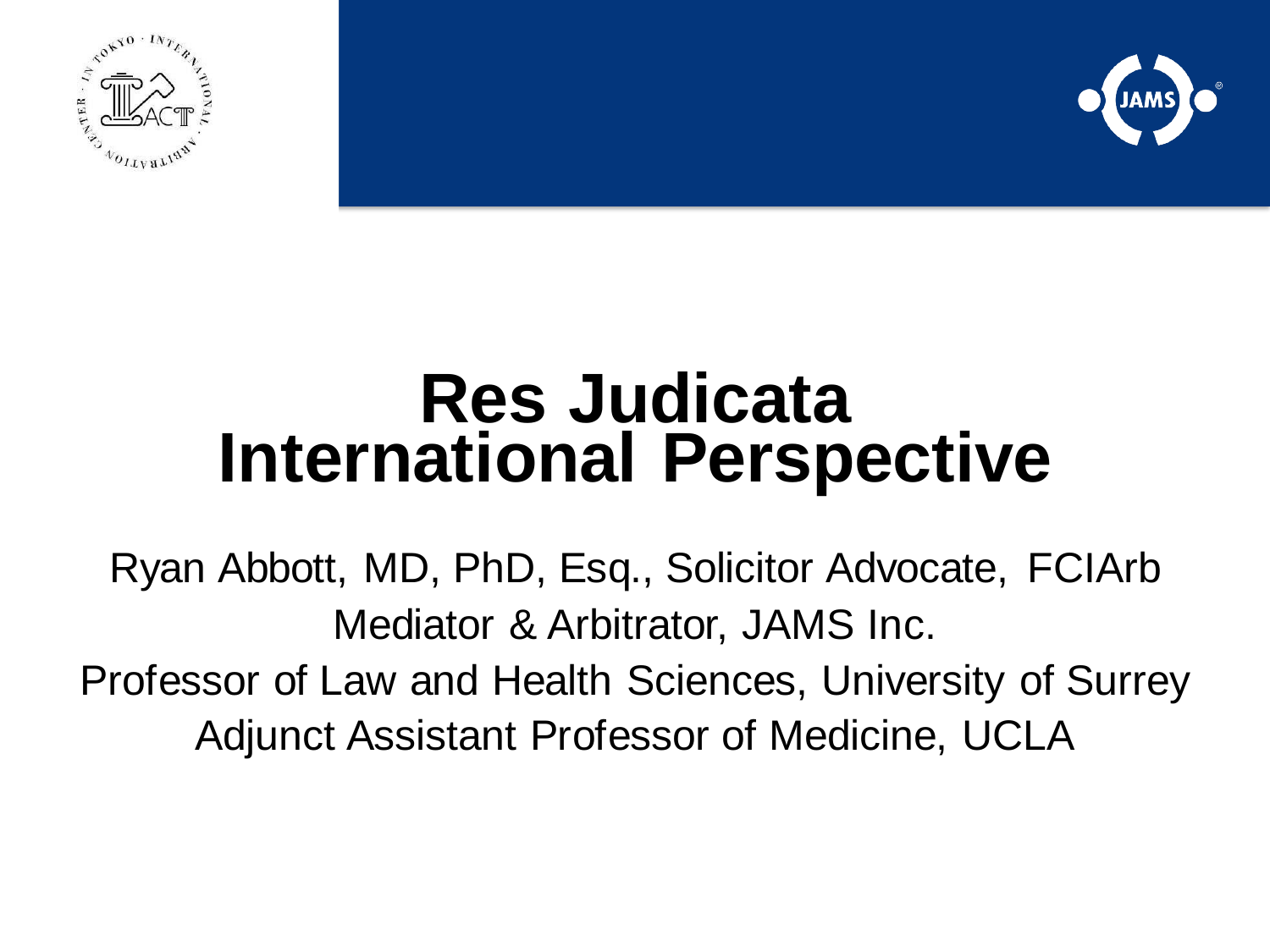### **Definitions**



- Res Judicata (Claim Preclusion)
	- o A Latin term meaning "a matter judged"
	- o Prevents re-litigation of a claim or defense
	- o Ensures the finality of judgements, conserves judicial resources, protects litigants from repeated litigation
	- o Sometimes used to refer to collateral estoppel
- Collateral Estoppel (Issue Preclusion)
	- o Prevents relitigating an issue from a prior proceeding, even if the issue relates to a different claim
	- o Any party may assert, applies to parties that had a full and fair opportunity to litigate the issue in a prior proceeding
	- $2, \circ$  An affirmative defense in most jurisdictions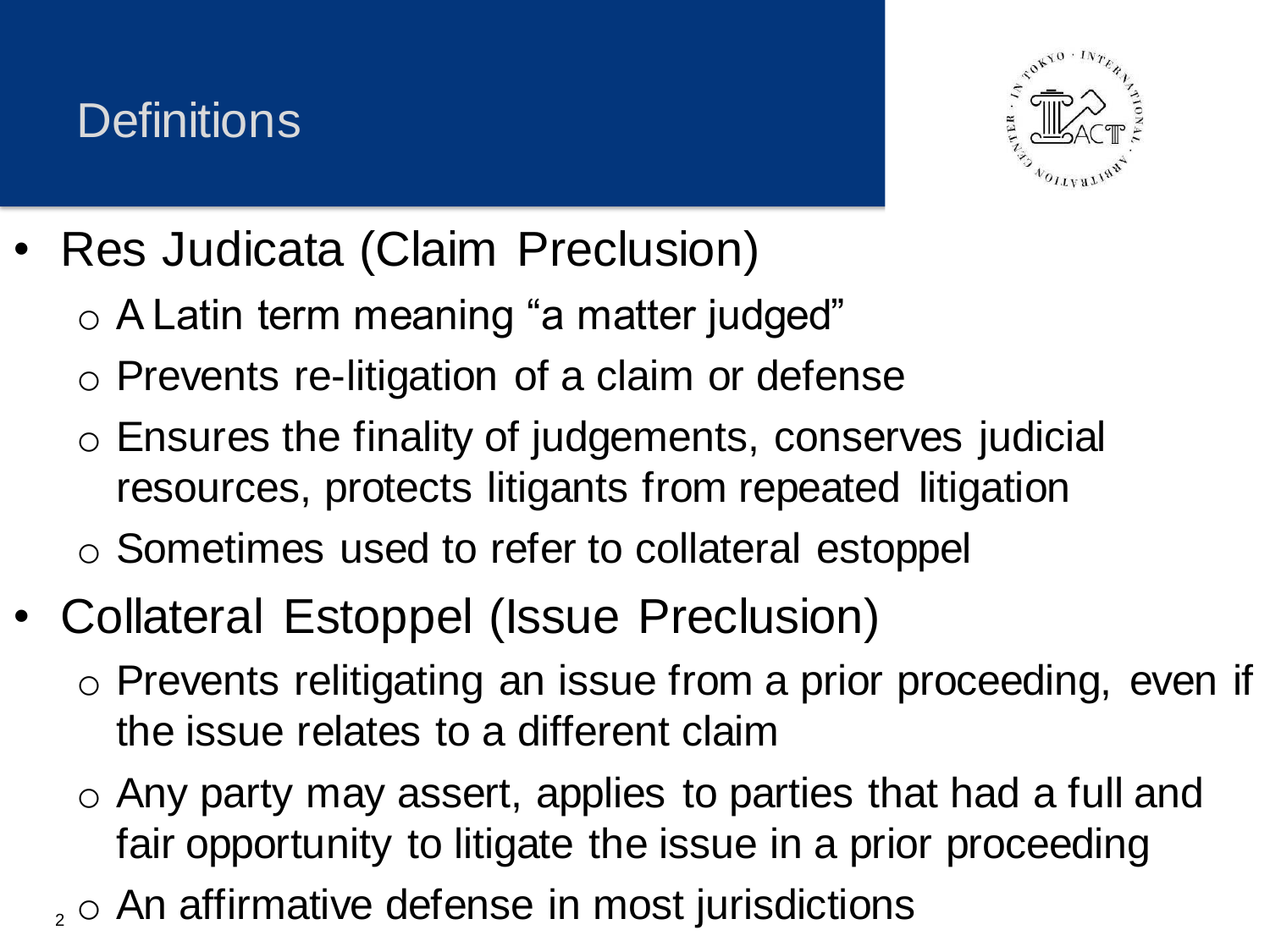### Res Judicata (US, NY)



### Both doctrines:

- $\circ$  Prior action must have resulted in a final judgment on the merits, e.g., not provisional and not subject to change by the same tribunal
- o Fact specific application requiring a case-by-case analysis
- $\circ$  "[I]n properly seeking to deny a litigant two days in court, courts must be careful not to deprive him of one" (*Landau*, 862 N.Y.S.2d at 320).
- Res judicata applies to bar claims that were, or could have been, brought in a prior action
	- $\circ$  Applies only to parties in an earlier action and their privies
		- ✓Privity is an "amorphous concept" Privies are those who have a legal or beneficial interest in litigation, for example, personal representatives or trustees in bankruptcy.
	- o Arises out of the same transaction/occurrence as the precluded claim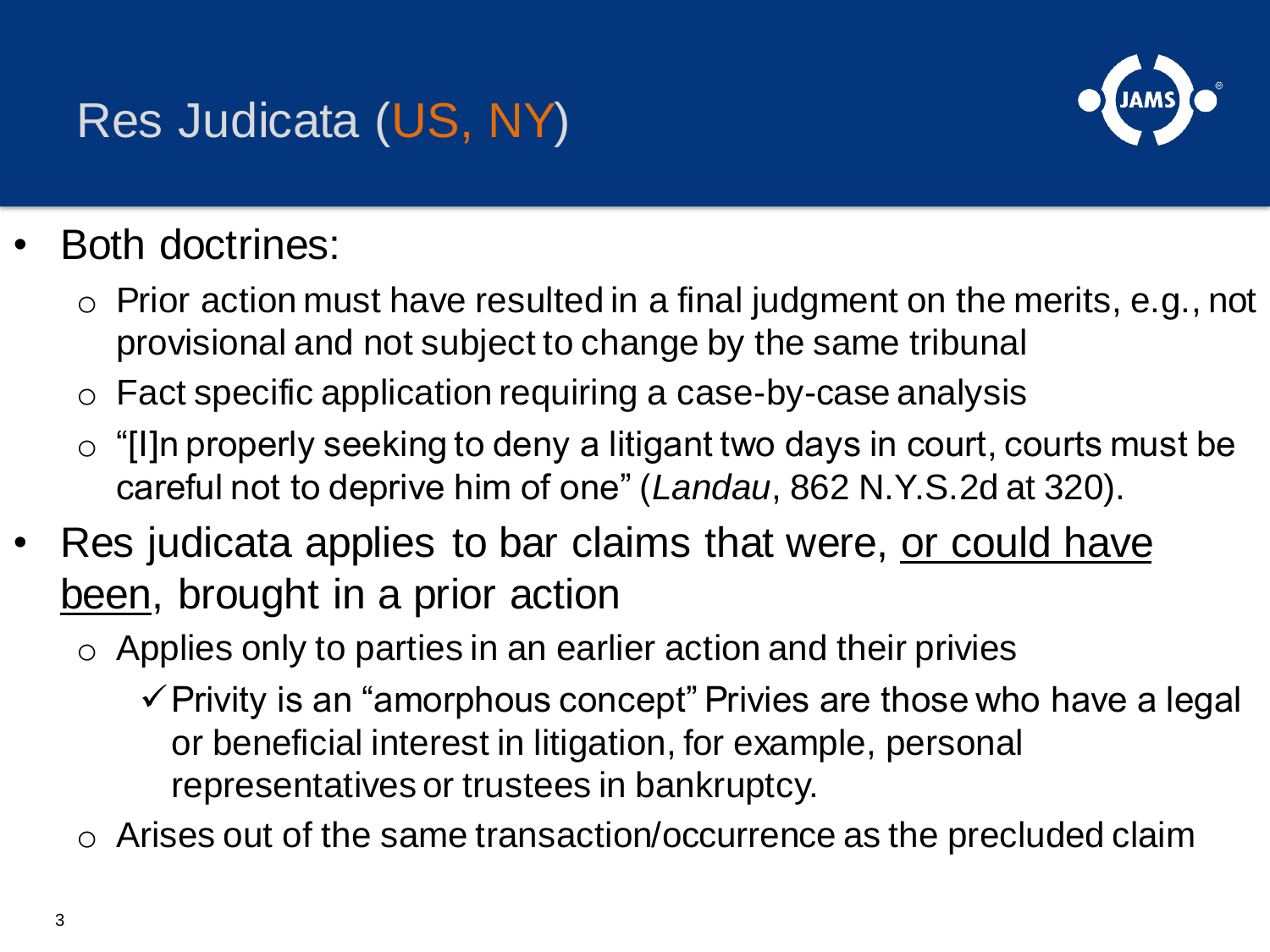

- Collateral estoppel bars a party from litigating any issue that was necessarily decided in a previous action and determinative of a disputed issue in the present action
	- $\circ$  A non-party to the first action may assert if the opposing party had a full and fair opportunity to contest the prior decision
	- o Usually asserted by defendants (def. collateral estoppel), but plaintiffs also may assert (off. collateral estoppel or third-party issue preclusion)
	- o Equitable concept, not rigidly applied
	- Some states apply "mutuality of estoppel" rule under which only the parties bound by the prior judgment may assert collateral estoppel
	- Multi-factor analysis to determine if full and fair opportunity to contest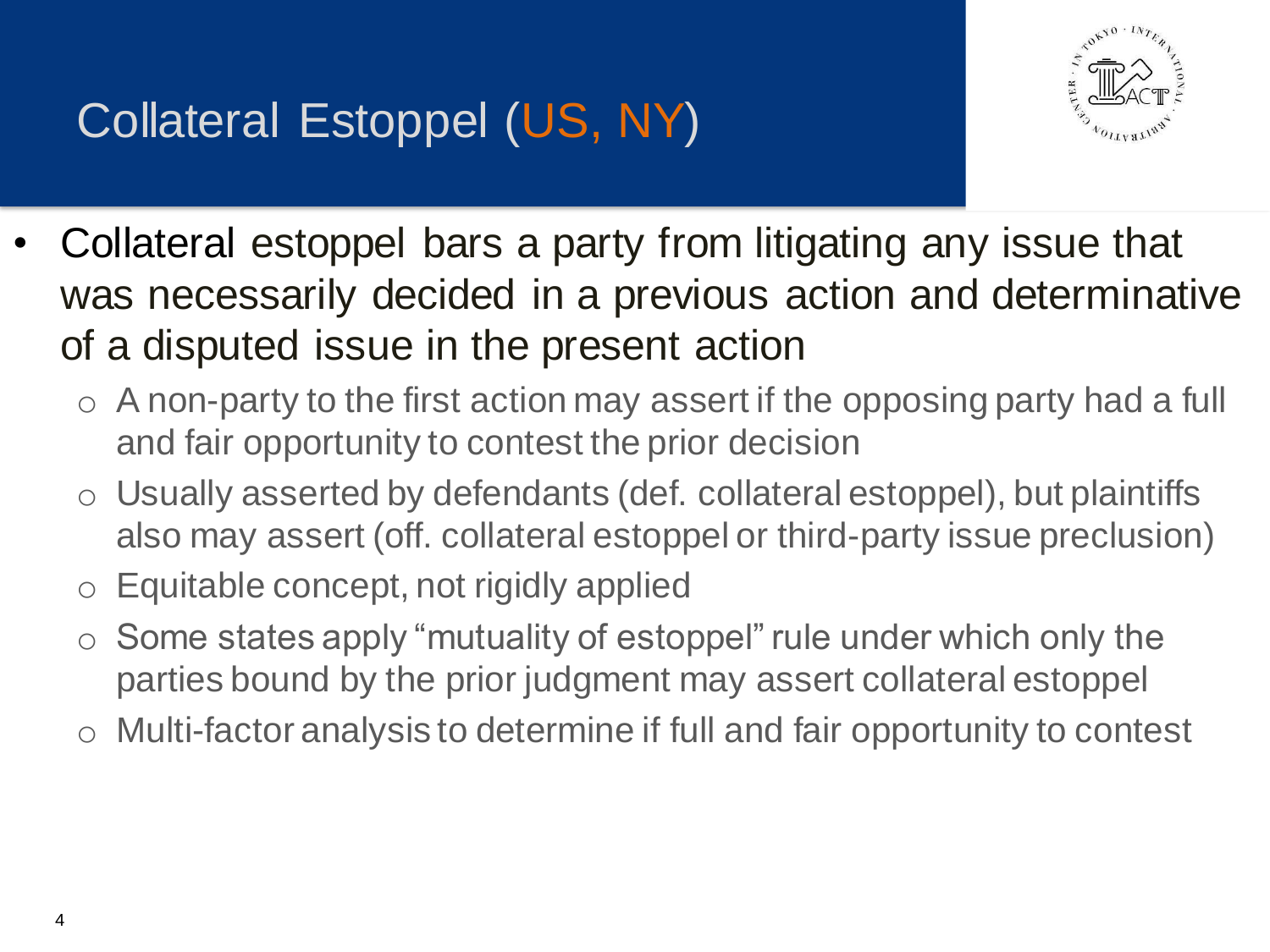

- *"*[A] portmanteau term which is used to describe a number of different legal principles with different juridicial origins". LJ Sumption, Virgin Atlantic Airways Ltd v Zodiac Seats UK Ltd [2013] UKSC 46
- A party is prevented from bringing subsequent proceedings to challenge an outcome that has already been decided (cause of action estoppel)
- Success in a first action without appeal prohibits subsequent action on the same cause of action (e.g., to recover further damages)
- Doctrine of Merger extinguishes a cause of action once judgment has been provided and Claimant's only right becomes the judgment itself
- A party may not bring subsequent proceedings on an issue that has already been determined (issue estoppel)
- No subsequent proceedings which should and could have been dealt with in earlier proceedings (the 'Henderson v Henderson' principle)
- There is a general procedural rule against abusive proceedings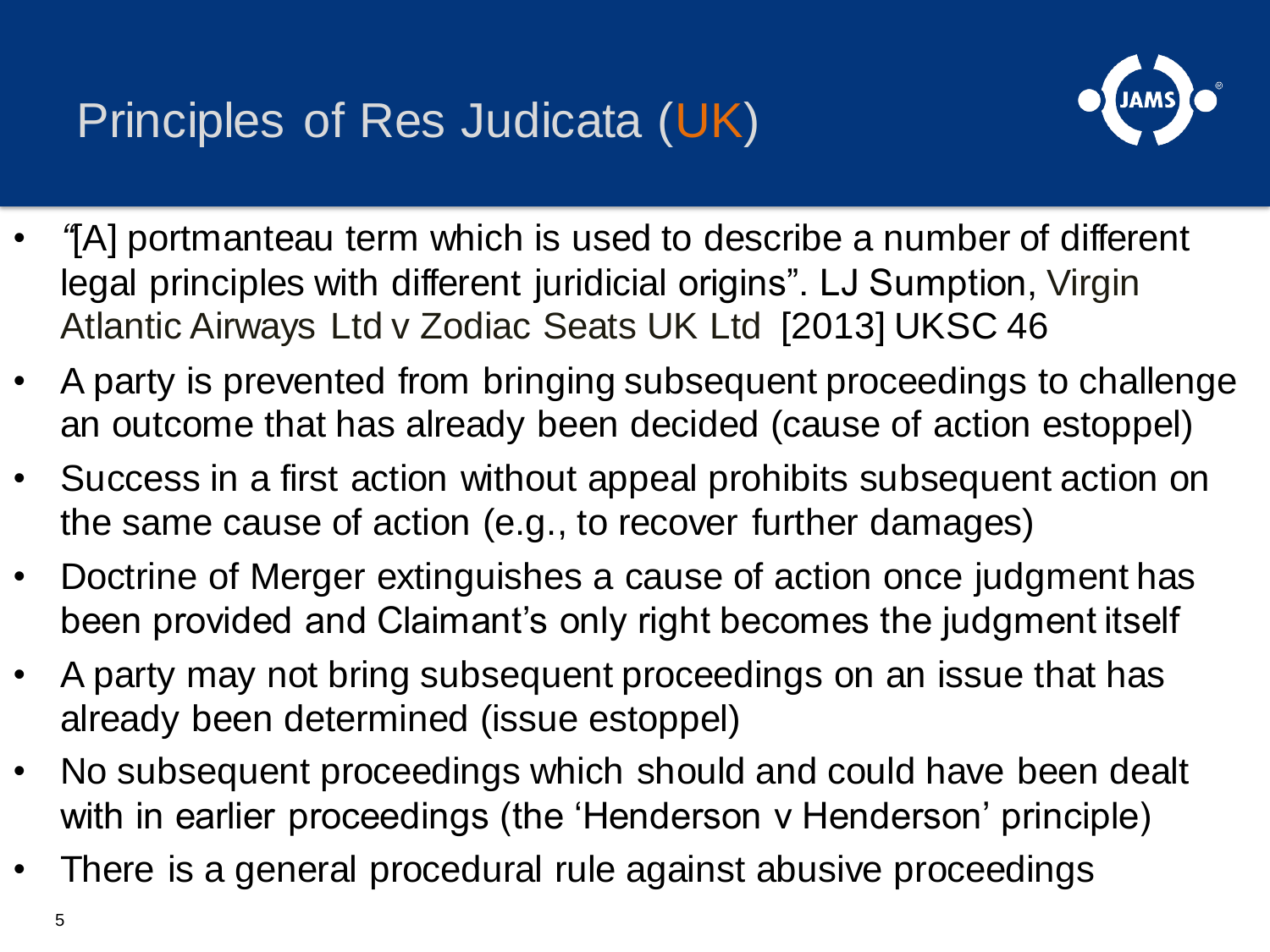### Estoppel and Stare Decisis



#### **Estoppel**

- o Can refer to any of many discrete legal doctrines which prevent (estop) parties from departing from statements or promises that they have previously made to another party
- o Where an estoppel is established, it will typically operate to bind the other party to its original proposition.
- o Many forms of estoppel, and to some collateral estoppel is not "true" estoppel

#### **Stare Decisis**

- o Latin term for "to stand by things decided"
- Follow precedent established by previously decided cases with similar facts and issues to provide certainty and consistency in the administration of justice
- o **Binding precedent.** Lower court bound by higher court in jurisdiction.
- o **Persuasive precedent.** Precedent that a court may, but is not required to, rely on in deciding a case
	- $\checkmark$  Decisions from courts in neighboring jurisdictions
	- ✓ *Dicta* in a decision by a higher court.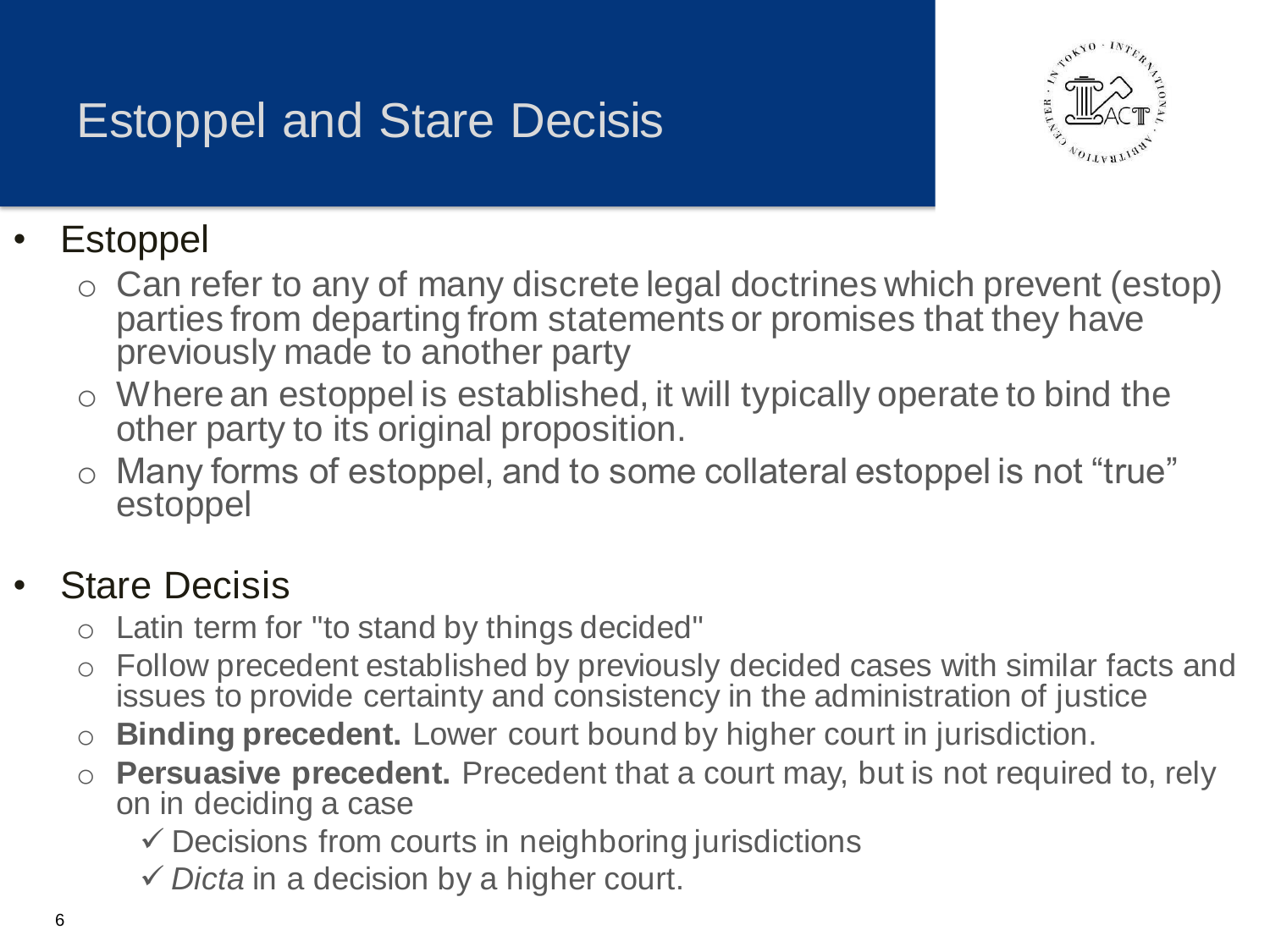### Res Judicata in Arbitration Awards (US domestic/international)



- *Res judicata* and collateral estoppel apply to arbitral awards that are final dispositions on the merits.
	- $\circ$  The prior award must have been entitled to recognition and enforcement under the Federal Arbitration Act (FAA)
	- $\circ$  Barring reexamination of the issue must be consistent with the arbitration agreement and party expectations
	- o Confirming judgment may be required depending on state
- Parties may limit the preclusive effect of an arbitral award by setting out the limitation in the arbitral agreement.
	- $\circ$  However, limitations may not (usually) affect the rights of third persons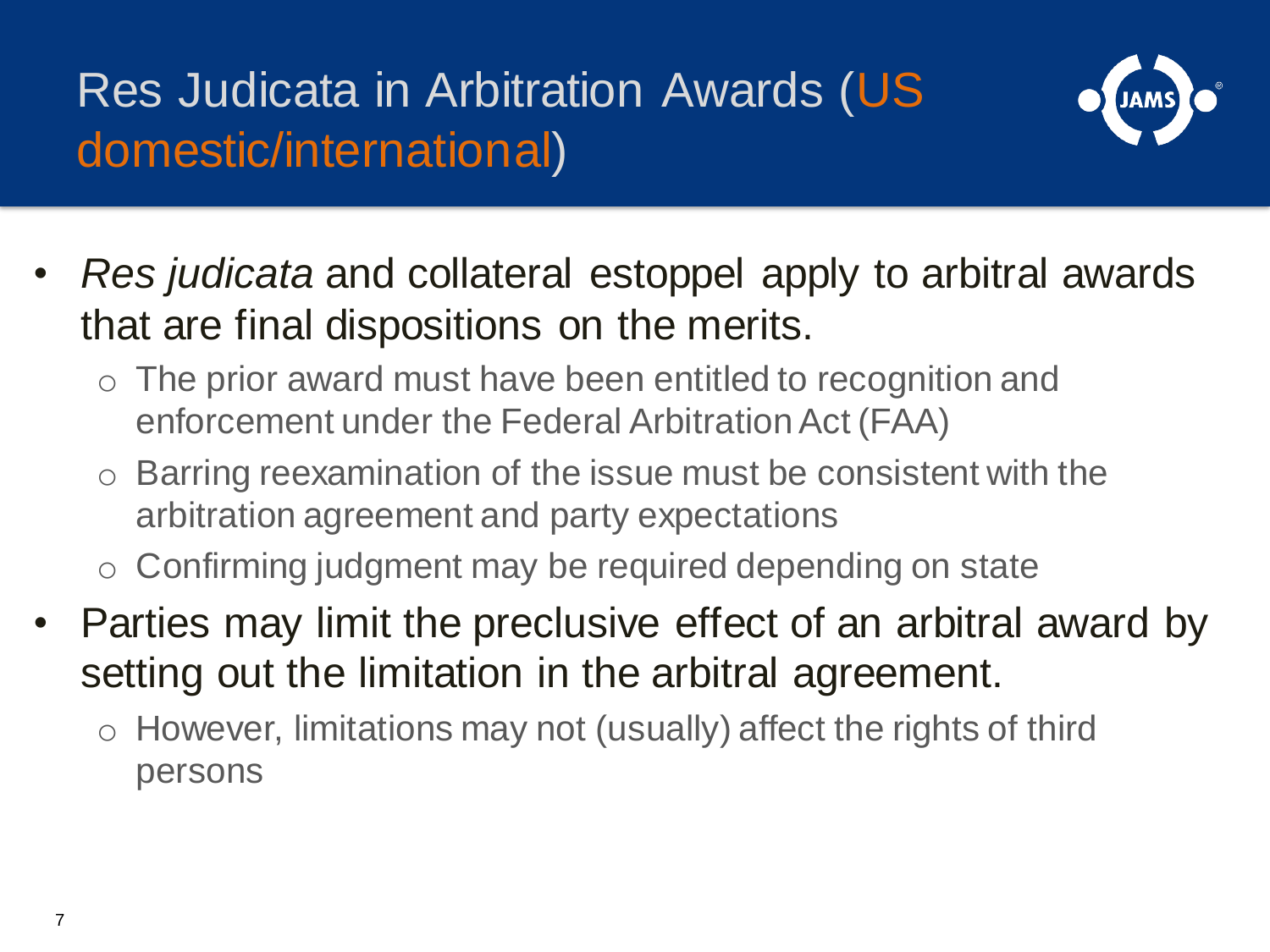## Patent's territoriality and international remedy Unwired Planet v Huawei, [2020] UKSC 37



- The Supreme Court held that an English court can:
	- $\circ$  (a) enjoin infringement of a UK SEP where the infringer is willing to take a UK license, but refuses to take a worldwide license on "fair, reasonable and non-discriminatory" (FRAND) terms
	- $\circ$  (b) set the royalty rates and terms of such a license
- Clarifies SEP licensing issues, including the interpretation of nondiscrimination component and how an SEP holder can avoid Article 102 TFEU (competition law)
- Outcome risks forum shopping, inconsistent outcomes, and anti-suit injunctions
- No discrimination issues arise if a fair and reasonable price list available to all, and no adjusting royalties based on individual licensee characteristics
	- o There may be commercial reasons to offer below-FRAND terms to only certain licensees
- No breach of Article 102 TFEU by seeking an injunction if infringer has prior notice, and otherwise willing to license on FRAND terms, even if it does not strictly follow the steps set out by the CJEU in Huawei/ZTE.
- Injunctions are normally a proportionate remedy for SEP infringement by unwilling licensees. Courts may depart from this, maybe for patent assertion entities.